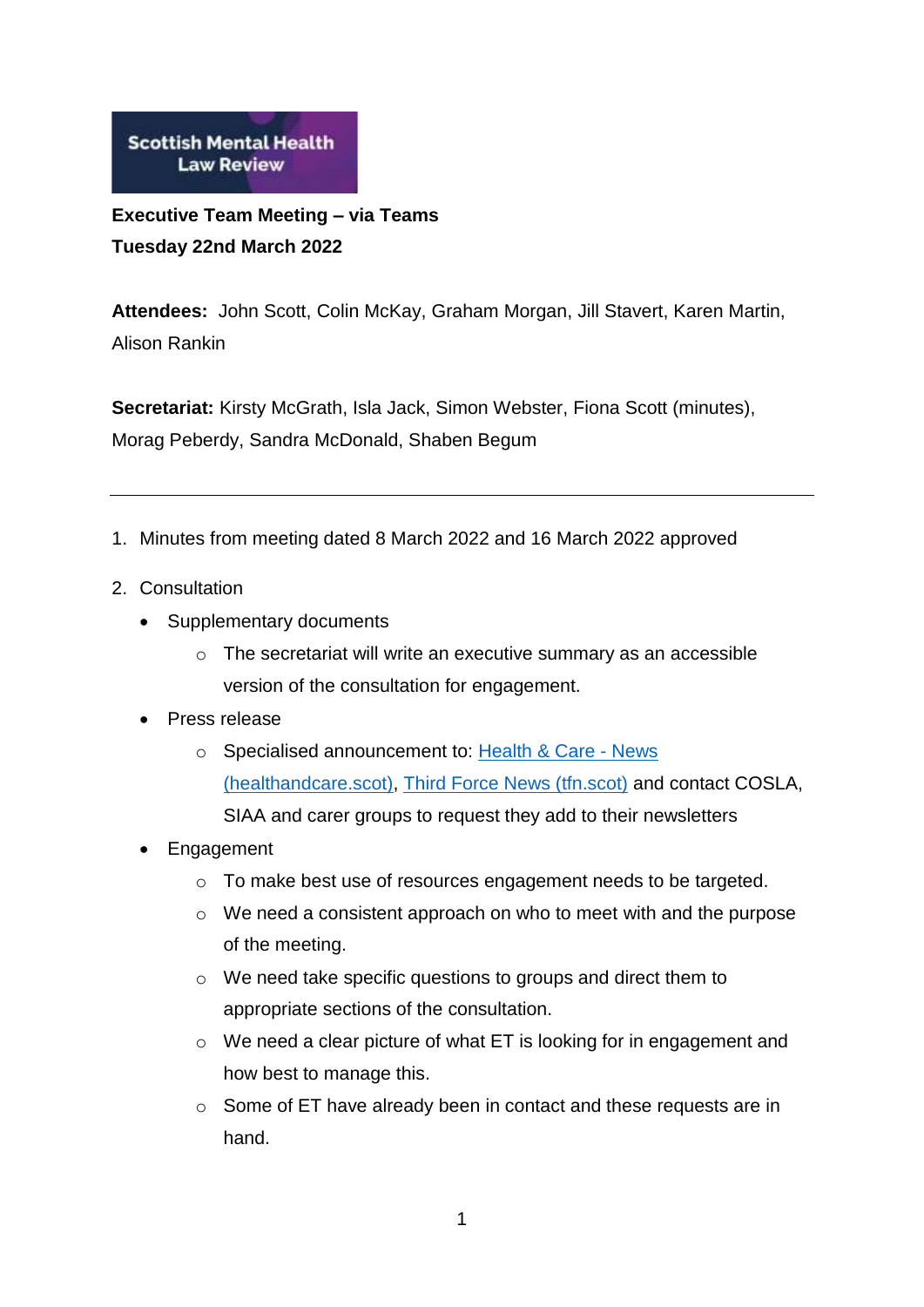- o Please arrange all engagement via the Secretariat to avoid duplication of contact.
- o There are some people we need to hear from to understand how things will work or impact their lives. In particular we need to speak to people with lived experience on SDM, HRE and ADM.
- o The Practitioners Reference Group meeting will be a good opportunity to gauge the need for engagement with professionals.
- o Suggestion to meet with Tribunal sheriffs and members.
- o The Mental Capacity Report has been alerted to the release of the consultation.
- 3. Commitments within the consultation.

The paper 'Commitments within the consultation" was spoken to and the following points were discussed:

| 1. MWC recommendations on racial            | The secretariat will discuss and will advise at a           |  |  |
|---------------------------------------------|-------------------------------------------------------------|--|--|
| equality                                    | future meeting how to take this forward                     |  |  |
| 4. Criminal and mental health law interface | Commissioned work will return work by 1st<br>$\bullet$      |  |  |
|                                             | April                                                       |  |  |
| 5 & 6. CCTO orders                          | Draft ideas are in progress. Elements from the<br>$\bullet$ |  |  |
|                                             | Review may allow more appropriate use of                    |  |  |
|                                             | CCTOs (for example HRE). It won't be                        |  |  |
|                                             | possible to commission further research or                  |  |  |
|                                             | start from beginning again but can get a group              |  |  |
|                                             | together to draw some conclusions.                          |  |  |
|                                             | The secretariat will look for any research on<br>$\bullet$  |  |  |
|                                             | the increase of CCTOs and the decrease in                   |  |  |
|                                             | hospital beds – if there isn't any evidence we              |  |  |
|                                             | can recommend for research to be carried out                |  |  |
|                                             | on why CCTOs are issued.                                    |  |  |
| 7. Named Person                             | The Law Society should be able to share their<br>$\bullet$  |  |  |
|                                             | paper                                                       |  |  |
|                                             | Tribunal final report should be out at the end of           |  |  |
|                                             | April                                                       |  |  |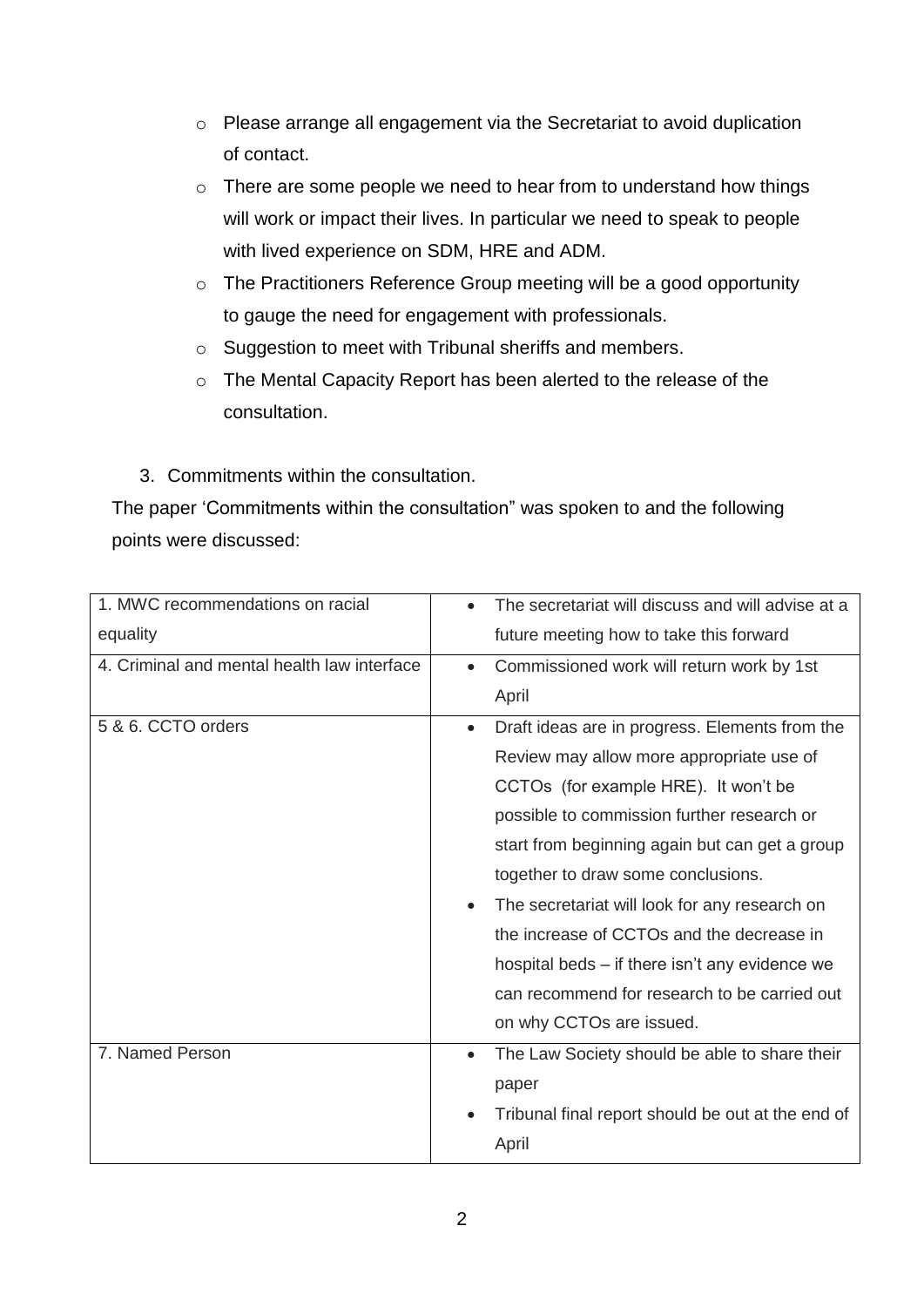| 8. Advanced statements                | The Secretariat will pull together some ideas to<br>discuss at future ET meeting                                                                            |
|---------------------------------------|-------------------------------------------------------------------------------------------------------------------------------------------------------------|
| 9. Individual advocacy proposals      | The secretariat is working on IA proposals.<br>$\bullet$                                                                                                    |
| 10. Deaths in detention and homicides | We have not done specific work in this area<br>$\bullet$                                                                                                    |
| 11. Scrutiny Landscape                | The engagement list on the action plan<br>$\bullet$<br>includes academics and others we need to<br>speak to.                                                |
| 12. Proposals on data collection      | The ET were asked for suggestions of people<br>$\bullet$<br>and organisations to meet with.                                                                 |
| 14 & 15 Fusion and mental disorder    | Agreed that it would be useful to meet with<br>$\bullet$<br>others to challenge thinking in this area. The<br>ET were asked for suggestions of who to meet. |

4. Discussion around Napier webinar on Wednesday 23 March 2022.

Webinar will be from 2pm until 4pm with JSc will chair and the line-up of speakers has been agreed. Technical support will be available on the day.

5. Date of next meeting:  $5<sup>th</sup>$  April and then two weeks off over the Easter break.

6. AOB

 $\bullet$ 

- ASP meeting Thursday 24 March 2022 The focus will be on HRE, SDM and Fusion.
- The ET were asked to let the Secretariat know of any annual leave over Easter and through the summer to allow planning for engagement and writing the final report.
- It was agreed that the Lived Experience Reference Group meeting would be delayed until 8 April.

## **Actions:**

| Send consultation announcement to organisations for their | Secretariat |
|-----------------------------------------------------------|-------------|
| newsletters                                               |             |